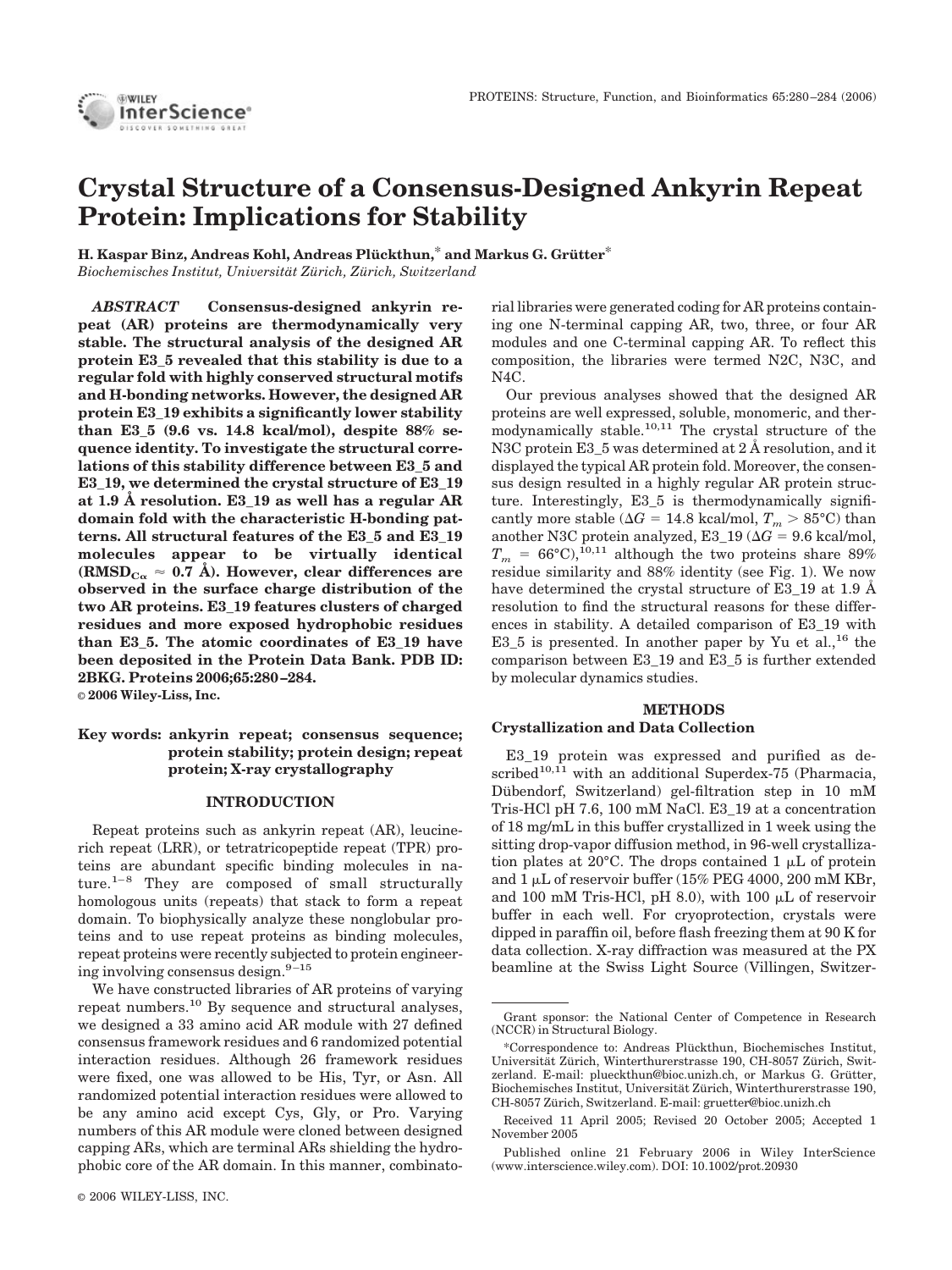

Fig. 1. Repeat-wise sequence alignment of E3\_5 and E3\_19. The two molecules share 88% sequence identity and 89% sequence similarity. The differences are exclusively found in randomized positions. Secondary structure elements are shown above the sequences, the repeat name is indicated on the right. Cylinders represent  $\alpha$ -helices and two black bars  $represent$   $\beta$ -turns. Note that the repeats were defined to end after the GADVNA motif to better illustrate the sequence differences in the  $\beta$ -turn region. The N-terminal MRGSHHHHHH sequence has been removed from the N-terminal capping repeat in this representation.

land) using a MarCCD detector (Mar USA Inc., Evanston, IL). A data set from a single crystal diffracting to 1.9 Å resolution was collected and processed with MOSFLM,<sup>17</sup> SCALA,<sup>17</sup> and TRUNCATE.<sup>17</sup> The crystal belonged to space group  $P2_12_12_1$ . A Matthews coefficient of  $V_M = 2.11$  $\AA^3$ /Da (41.7% water content) was calculated using the molecular weight of 17,778 Da and assuming two molecules per asymmetric unit. Statistics on data collection are given in Table I.

# **Molecular Replacement, Model Building, and Refinement**

The crystal structure was determined by molecular replacement using the program AMoRe<sup>18</sup> with the structure of the E3\_5 (PDB ID:  $1$ MJ0<sup>11</sup>) as a search model. A conventional AMoRe protocol (rotation and translation) was applied and yielded two solutions, where the two solutions were symmetry related copies. Model building was carried out using the program O.<sup>19</sup> The structure was refined in CNS,<sup>20</sup> followed by REFMAC,<sup>21</sup> resulting in a final model with an *R*-factor of 17.8% and an  $R_{\text{free}}$ -factor of 22.7%. Three hundred water molecules were inserted manually or using CNS. Refinement details are given in Table I. In the molecular replacement solution of E3\_19, one of the two molecules in the asymmetric unit was frameshifted by one repeat, compared to the final model. The molecule was hence translated by one repeat towards the N-terminus.

#### **Analysis and Bioinformatics**

The model was evaluated using the programs PRO-CHECK<sup>22</sup> and WHAT IF.<sup>23</sup> HBPLUS<sup>24</sup> and LIGPLOT<sup>25</sup>

**TABLE I. Statistics for Data Collection and Refinement**

| Data collection                    |                                      |
|------------------------------------|--------------------------------------|
| Space group                        | $P2_12_12_1$                         |
| Cell dimensions, A                 | $a = 49.579, b = 72.670$             |
|                                    | $c = 83.325 \alpha = \beta = \gamma$ |
|                                    | $= 90.00^{\circ}$                    |
| Resolution limits, A               | $25 - 1.9$                           |
| Observed reflections               | total: 99379                         |
|                                    | unique: 24393                        |
| Completeness, $%$                  | $99.9(99.9)^a$                       |
| Redundancy                         | 4.1                                  |
| $R_{\rm{sym}}$ (% on I)            | $8.1(34.4)$ <sup>a</sup>             |
| Refinement                         |                                      |
| Resolution range, A                | $25 - 1.90$                          |
| $R$ factor/ $R_{\text{free}}$ , %  | 17.83/22.72                          |
| Ordered water molecules            | 300                                  |
| rms deviation from ideal geometry: |                                      |
| Bond lengths, A                    | 0.02                                 |
| Bond angles, °                     | 1.746                                |
| Average B factor, $A^2$            | 17.027                               |

a Number in parenthesis refers to the highest resolution shell.

were used for analysis of the H-bonding networks and the hydrophobic contacts; GRASP<sup>26</sup> was used for surface calculations and cavity search. Swiss PDB viewer $^{27}$  and MolMol<sup>28</sup> were used for root-mean-square deviation (RMSD) calculations and molecular model display.

#### **RESULTS**

#### **Refinement and Crystal Structure Description**

In the final model of E3\_19, clear electron density extends from Ser12 to Leu165 in both molecules of the asymmetric unit, while the N-terminal RGS-His-tag (MRG-SHHHHHHG) and the C-terminal Gln166 were not defined in either molecule. In the Ramachandran plot 91.9% of the residues were in the most favored region, 8.1% in the additionally allowed region, while no residue was in the generously allowed or disallowed region A PROCHECK $^{22}$ analysis further indicated that all main-chain and sidechain parameters were within the standard values. The two molecules in the asymmetric unit show the typical AR protein fold (Fig. 2) and are practically identical with a  $\text{RMSD}_{\text{Co}}$  of approximately 0.3 Å (Table II). An  $\text{RMSD}_{\text{Co}}$ comparison with  $E3_5^{11}$  shows that E3<sub>-5</sub> and E3<sub>-19</sub> are almost identical (RMSD<sub>C $\alpha$ </sub> approximately 0.7 Å; Table II). The largest differences are observed in the C-terminal AR (Fig. 2). Low  $\text{RMSD}_{\text{Co}}$  are also observed when comparing E3\_19 to the AR protein off7 (RMSD<sub>C $\alpha$ </sub> < 1.0 Å),<sup>9</sup> which binds to maltose binding protein, or to GABP  $\beta$ 1 (RMSD<sub>C $\alpha$ </sub> < 1.1 Å).<sup>29</sup> A repeat-by-repeat RMSD<sub>C $\alpha$ </sub> analysis locates the largest (but still small) differences between E3\_19 and E3\_5 in the terminal repeats (Table II, Fig. 2), while the consensus-designed repeats are highly similar. The two molecules in the asymmetric unit are involved in a total of seven crystal contacts with a dominating contact between the A molecule and a symmetry copy of the B molecule. Similar to E3\_5,<sup>11</sup> E3\_19 features highly conserved interand intrarepeat H-bond patterns both in the  $\beta$ -turns and in the TPLH motif. The number of H-bonds of the two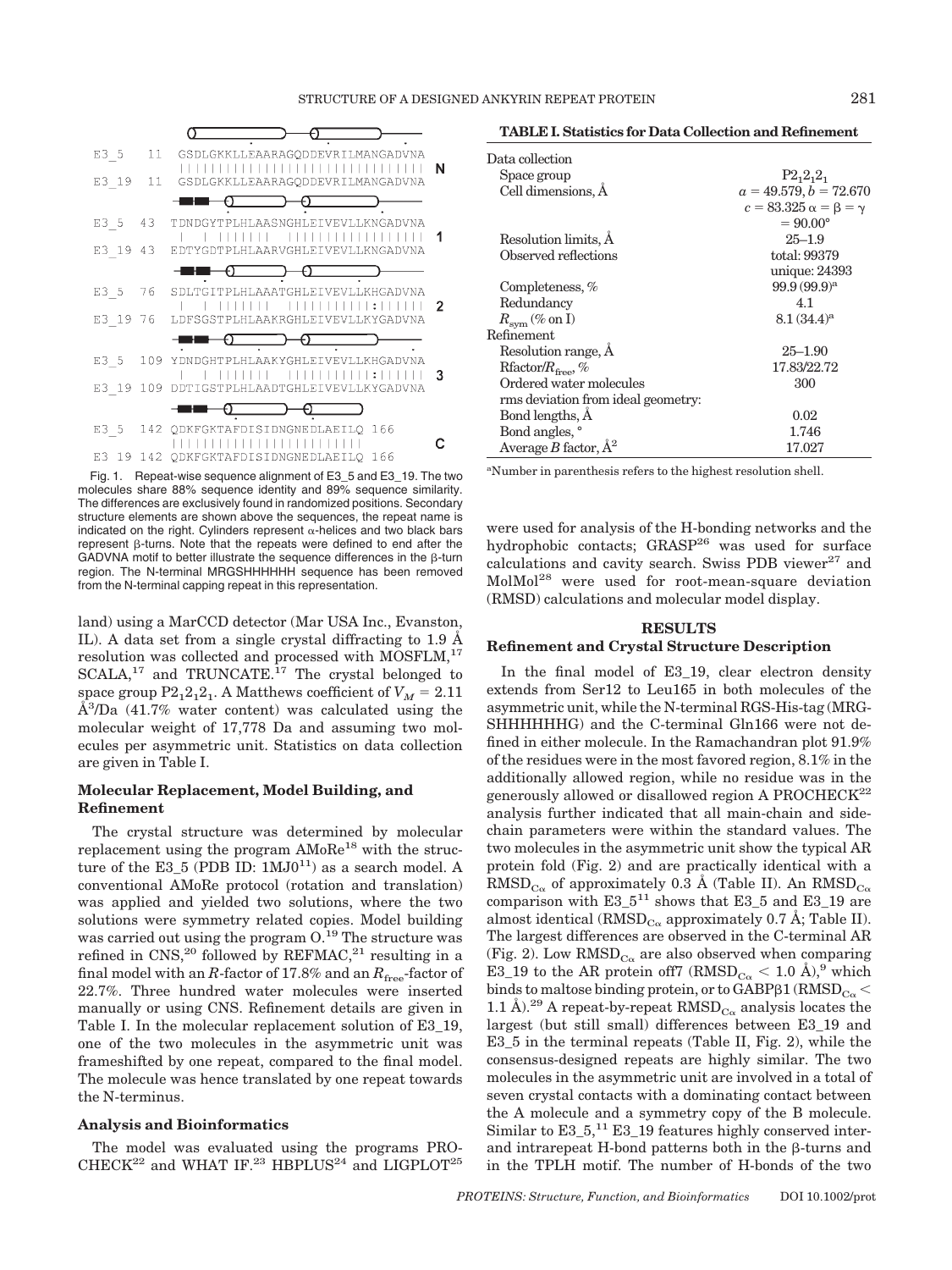TABLE II. Full Protein and Repeat RMSD<sub>C</sub> Comparison between E3\_19 and E3\_5

| Fragments compared | N123C      |      |      |      |      |          | 123.     |
|--------------------|------------|------|------|------|------|----------|----------|
| E3 19a vs. E3 5    | 0.72       | 0.48 | 0.29 | 0.36 | 0.41 | 0.58     | 0.48     |
| E3 19b vs. E3 5    | $\rm 0.63$ | 0.50 | 0.23 | 0.28 | 0.24 | $0.56\,$ | 0.43     |
| E3 19a vs. E3 19b  | 0.32       | 0.32 | 0.11 | 0.15 | 0.14 | 0.01     | $0.19\,$ |

molecules are virtually identical (29 per repeat in E3\_19 vs. 30 in E3\_5). The number of interrepeat H-bonds is slightly higher in E3\_5 (4.75 on average vs. 4 in E3\_19). Cavities in the molecules (1 with a volume of 20  $\AA$ <sup>3</sup>) and hydrophobic contact areas between single repeats of E3\_19  $(1440 \text{ Å}^2 \text{ each})$  are identical to E3\_5. The randomized framework positions (residues Asn69, Tyr102, and Tyr135) are similarly oriented as in E3\_5, and the two sequence differences in framework positions 102 and 135 (H102Y and H135Y) do not seem to influence the molecules. With 20.03  $\AA^2$  (molecule A) and 18.66  $\AA^2$  (molecule B), respectively, the overall *B*-factors of the two E3\_19 molecules are very similar and slightly higher than the one of E3\_5  $(16.27 \text{ Å}^2)$ . The major differences in the *B*-factors compared to E3\_5 are found in residues of the N-terminal ARs of E3\_19, while the residues in the internal and C-terminal ARs exhibit comparable *B*-factors for all molecules.

#### **Differences between E3\_5 and E3\_19**

Although the overall structures of E3\_19 and E3\_5 are virtually identical, some details are noteworthy. The main differences between the two molecules are located in the composition of the randomized positions of the designed AR modules. Unlike E3\_5, E3\_19 shows a clustering of charges in the randomized potential interaction residues. In the  $\beta$ -turn region, where our AR proteins are negatively charged by design (four negative charges in the framework), E3\_19 has three additional charges from the randomized residues and thus a total of 7 negative charges, which are more clustered than the six negative charges of E3\_5 (two additional charges from randomized residues; Figs. 1 and 3). E3\_19 also has an aspartate in the first  $\alpha$ -helix of the fourth repeat, while E3\_5 has no additional negative charges in the randomized helix positions. In the first  $\alpha$ -helices of the first three repeats, E3\_19 has four clustered positive charges (Fig. 3), while E3\_5 has only two well-separated charges (N-terminal capping repeat and fourth repeat). E3\_19 displays four hydrophobic residues, while E3\_5 displays two (one semiburied). In E3\_5, Asn158 of the C-terminal capping AR makes a double H-bond to Lys122 and Ala121 of the fourth repeat, while in E3\_19, Asn156 takes over this role (bonding to Asp122; Fig 2). It is not inconceivable that this small alteration is a consequence of a repulsion between Asp122, Asp151, and Asp155 in E3\_19. However, the shift in H-bonds and the simultaneous structural alteration in the C-terminal capping repeat might also be caused by crystal contacts.

# **DISCUSSION**

The structural differences between E3\_19 and E3\_5 are relatively small and do not provide an explanation for differences between the thermodynamic stabilities of the two molecules. Sequence differences that do not alter the fold must therefore be the major reason for the large differences in thermodynamic stability. These sequence differences are exclusively due to the composition of the randomized positions. E3\_19 has clusters of positive and negative charges and two more hydrophobic exposed residues than E3\_5. In addition, the arrangement of the charges and the hydrophobic residues appears to be less favorable in E3\_19 than in E3\_5. It may also be that not only the arrangement of the charges in clusters but generally the location of the charges is unfavorable in E3\_19, which would indicate the presence of hot spots in the randomized positions that are critical to the AR domain stability. It should be noted that there is a cluster of positive charges (mostly arginines) in adjacent helices in E3\_19, while there are only few charges in these positions in E3\_5. Also, the second to last repeat of E3\_19 carries more negative charges  $(-5)$  than the corresponding repeat of  $E3_5(-3)$ , which could have an effect on the thermodynamic stability because the C-terminal AR also carries five negative charges. The paper by Yu et al.<sup>16</sup> will describe molecular dynamics studies and electrostatic calculations in which E3\_19 is compared to E3\_5 quantitatively.

Previously, we also studied two different N2C library AR proteins (named  $E2_5$  and  $E2_17$ ).<sup>10,11</sup> These two proteins are more similar (91% identity, 93% similarity) to each other than E3\_5 is to E3\_19, and the composition of their randomized positions is more balanced. At the same time their difference in stability is smaller ( $\Delta T_m = 9^{\circ} \text{C}$ ;  $\Delta \Delta G =$ 1.87 kcal/mol). This supports the notion that differences in thermodynamic stability are caused by the composition of the randomized residues, and it further indicates that the stability difference is particularly pronounced in the E3\_5/ E3\_19 pair.

In summary, we have compared the crystal structures of the still highly stable AR protein E3\_19 ( $\Delta G = 9.6$  kcal/ mol) with the even more stable AR protein E3\_5 ( $\Delta G$  = 14.8 kcal/mol) to find the structural reasons for the differences in the stabilities. The randomized residues of these molecules do not cause obvious changes in the AR domain fold, but the resulting amino acid composition does influence the thermodynamic stability of the AR domain. Due to their identical fold, E3\_19 and E3\_5 could represent a suitable model system for molecular dynamics simulations to evaluate the contribution of single amino acids to the stability of the AR domain fold.

# **ACKNOWLEDGMENTS**

We thank Dr. Christophe Briand, Andreas Schweizer, Daniel Frey, Christian Stirnimann, Heinz Gut, and Dr. Guido Capitani for support and helpful comments. We are further grateful to Dr. Patrik Forrer, Dr. Patrick Amstutz,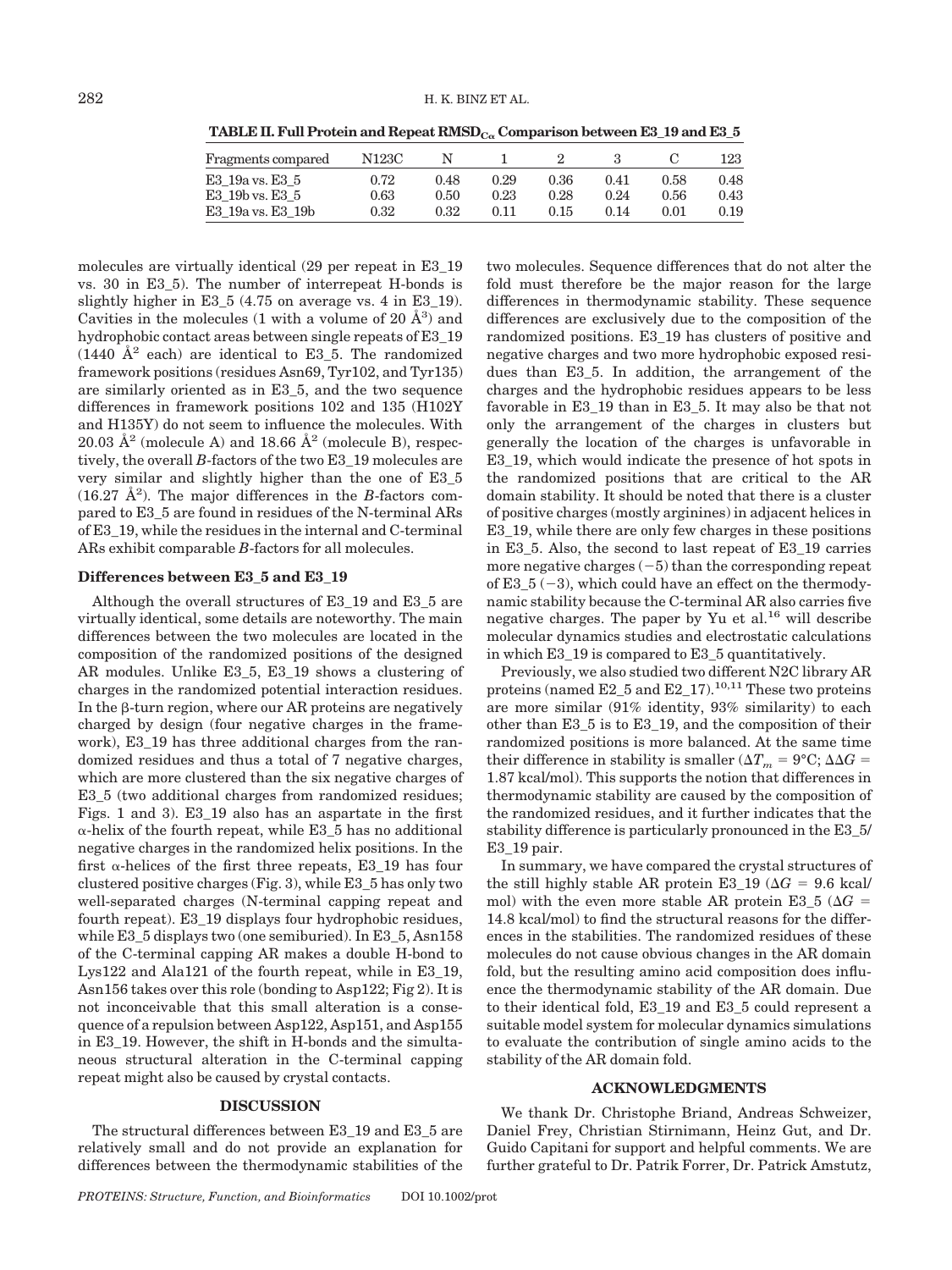

Fig. 2. Structural comparison of of E3\_19 and E3\_5. (**a**) Stereoview of the superposition of E3\_19 (B molecule, brown) with E3\_5 (PDB ID: 1MJ0, blue) in ribbon representations. The N- and C-termini are labeled for orientation. The two proteins are practically identical, with the biggest differences being observed in the C-terminal AR, where E3\_5 appears to be more compact than E3\_19. The two E3\_19 molecules of the asymmetric unit are virtually identical (**b**) H-bonding in the C-terminal AR of E3\_19. Asn156 makes H-bonds to Asp122 (residues in stick mode in blue). (**c**) H-bonding in the C-terminal AR of E3\_5. Asn158 makes H-bonds to Lys122 and Ala121 (residues in stick mode in magenta). This figure was prepared using MolMol.28



Fig. 3. Charge distribution in E3\_19 and E3\_5. E3\_19 is depicted on the left, E3\_5 is depicted on the right. (a) Negative charges in the  $\beta$ -turn regions. Negatively charged residues are depicted in stick mode in red on the backbones in ribbons. For completeness, Asp122 of E3\_19 is also shown. (**b**) Positively charged residues (stick mode in blue) in the first three repeats of E3\_19 and the first and fourth repeat of E3\_5, respectively, are depicted on the backbones in ribbons. (c) Surface representations of the electrostatic potential of E3\_19 and E3\_5 (red = -0.5, white = 0, blue = +0.5). For orientation identically positioned ribbon representations are depicted on the left of each surface representation. This figure was prepared using MolMol.<sup>28</sup>